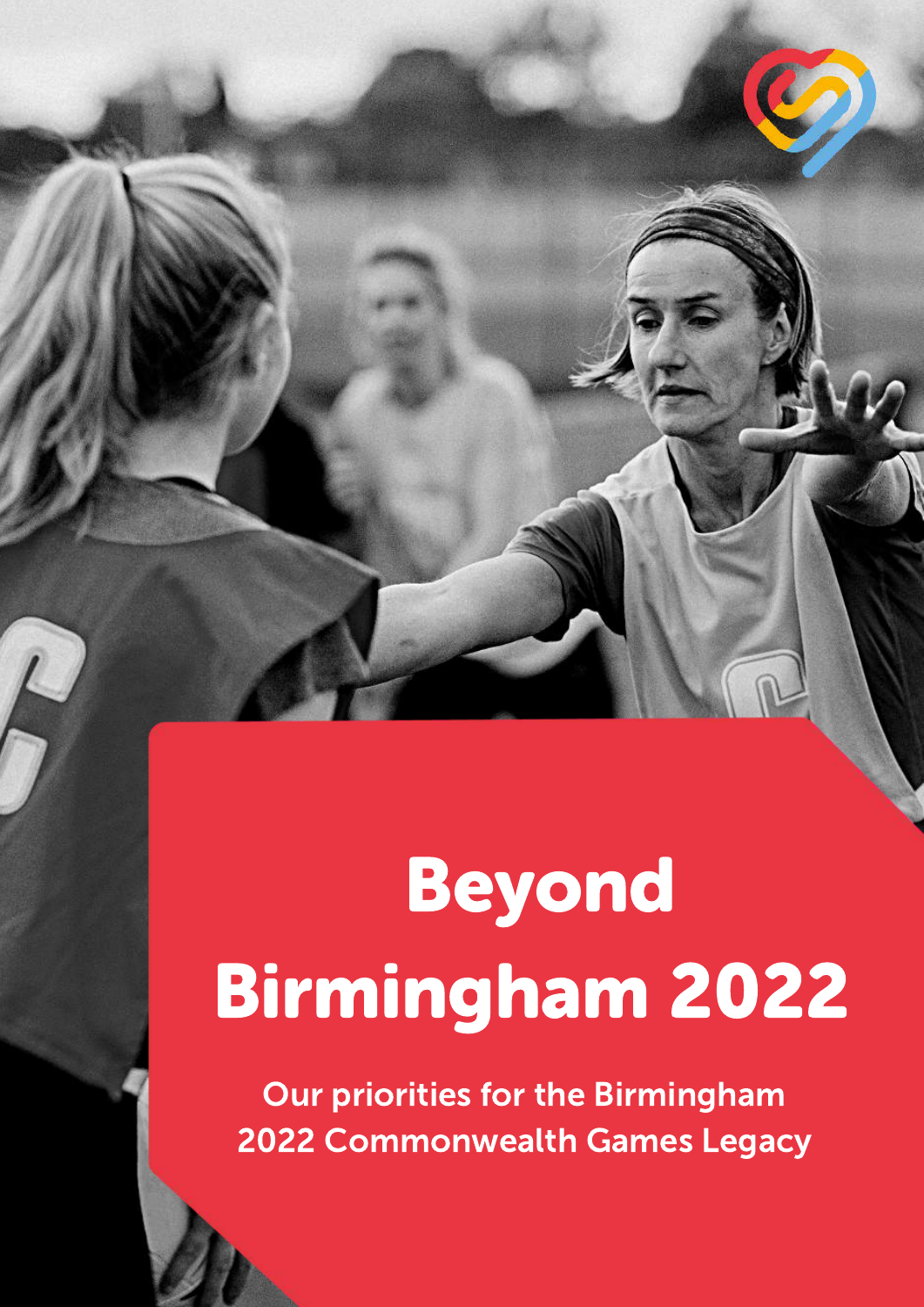The Birmingham 2022 Commonwealth Games presents a fantastic opportunity to inspire, engage, and bring people and communities together across Birmingham and the region.

Sport Birmingham is uniquely positioned to create positive impact through sport and physical activity, generating personal, social and economic benefit. We are working closely with the Commonwealth Games Organising Committee, DCMS, WMCA, Birmingham City Council, Sport England and other stakeholders to coordinate and cultivate the physical activity and wellbeing legacy.



The priority areas set out within this document are focused on our vision to ensure:

- People lead more active, healthier, happier and successful lives
- Communities are stronger, more inclusive, integrated and resilient.

# Our Priorities

We tackle inequalities by working where the need is greatest.





Grow and develop a workforce for the sport and physical activity sector



**Connect** communities through sport and physical activity



Improve life skills and prospects through participation and engagement



Make sport and physical activity inclusive and accessible to all

# How we work



## **Partners**

We foster and grow partnerships

## **Places**

### People & **Communities**

To respond to local needs and create opportunities

To improve the lives of people and connect communities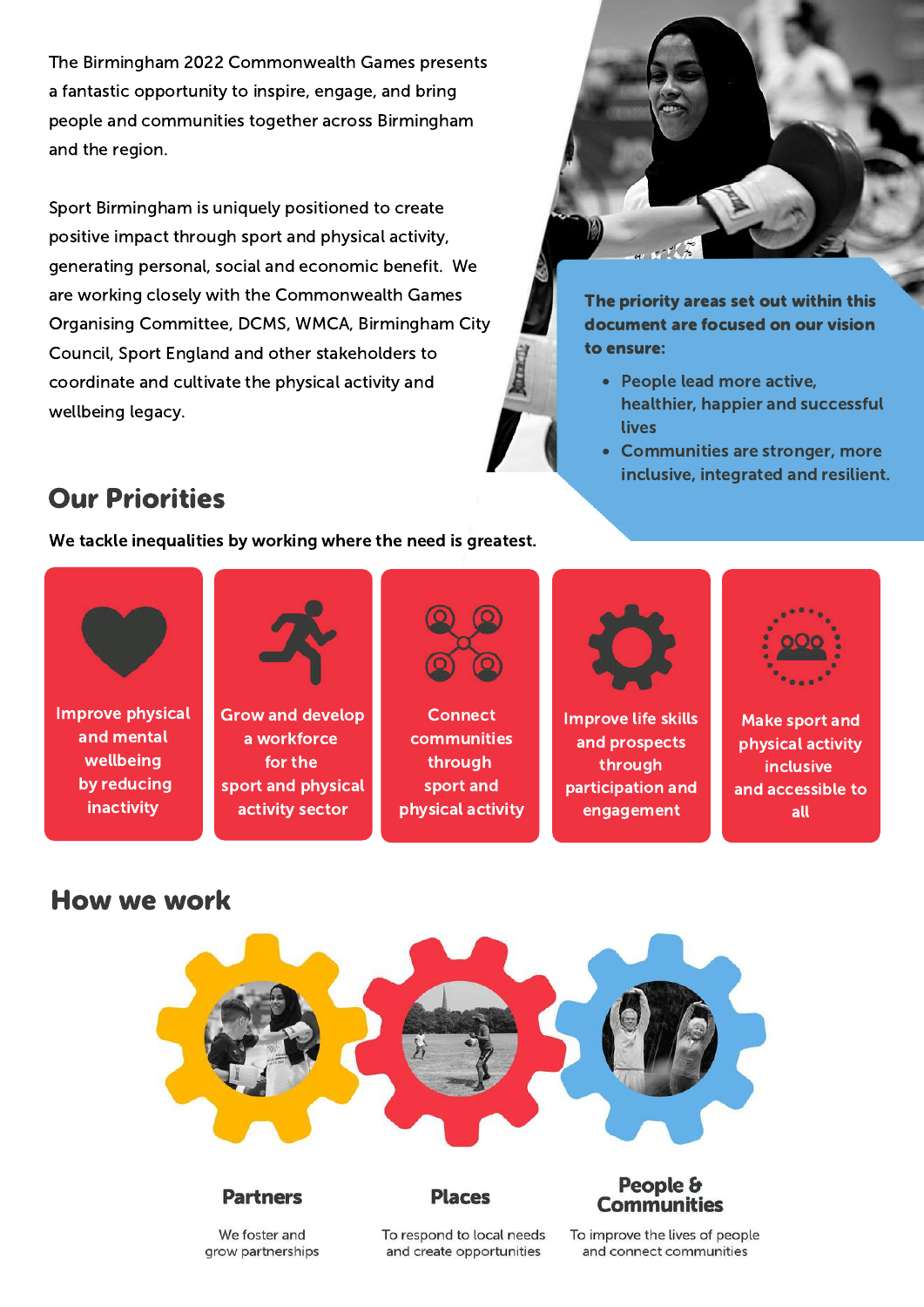Improve physical and mental wellbeing by reducing inactivity

- Only 17.4% of children in Birmingham meet the Chief Medical Officer (CMO) guidelines of 60+ minutes of activity every day, compared to 19.6% nationally
- There is a positive association between engagement in physical activity, mental wellbeing and levels of individual development.

"We need more specific, themed events that really engage people in participating and celebrating the magnitude of the Commonwealth Games" Education partner

Daily Mile (Schools programme) Supporting schools to improve physical activity levels of young people through regular running or jogging for at least 15 minutes every day within school time in Birmingham.

School Games (Schools programme) A celebration of competitive and participatory school sport and culture, enabling young people to experience multi-sport events in the build-up to 2022 through intra-school, inter-school and city finals events.



Grow and develop a workforce for the sport and physical activity sector

Volunteering benefits people of all ages by increasing feelings of selfesteem, social connection and wellbeing.

Research by Reed Employment among 200 leading businesses revealed that:

- 73% of employers would employ candidates with volunteering experience over those without
- 94% of employers think that volunteering can add skills.

<sup>'</sup>"I am keen to upskill our students by getting them to engage in workshops / training courses which are run by Sport Birmingham. It would be great for those that complete the training to be able to step straight into the volunteering roles at the Games" Education partner

Coach Core Apprenticeships (Skills and Employability programme) Coordinating the implementation of an apprenticeship programme that recruits, trains and deploys the next generation of community sport and physical activity coaches. Providing job opportunities for young people to develop skills and gain the experience to get into and remain in employment or training within the sport and physical activity sector.

#### Volunteer Your Way (Volunteer programme)

Coordinating flexible opportunities for volunteering through local, regional, national or international events. Using the sport and physical activity sector to develop transferable skills and experience to improve employment prospects through education, training and deployment.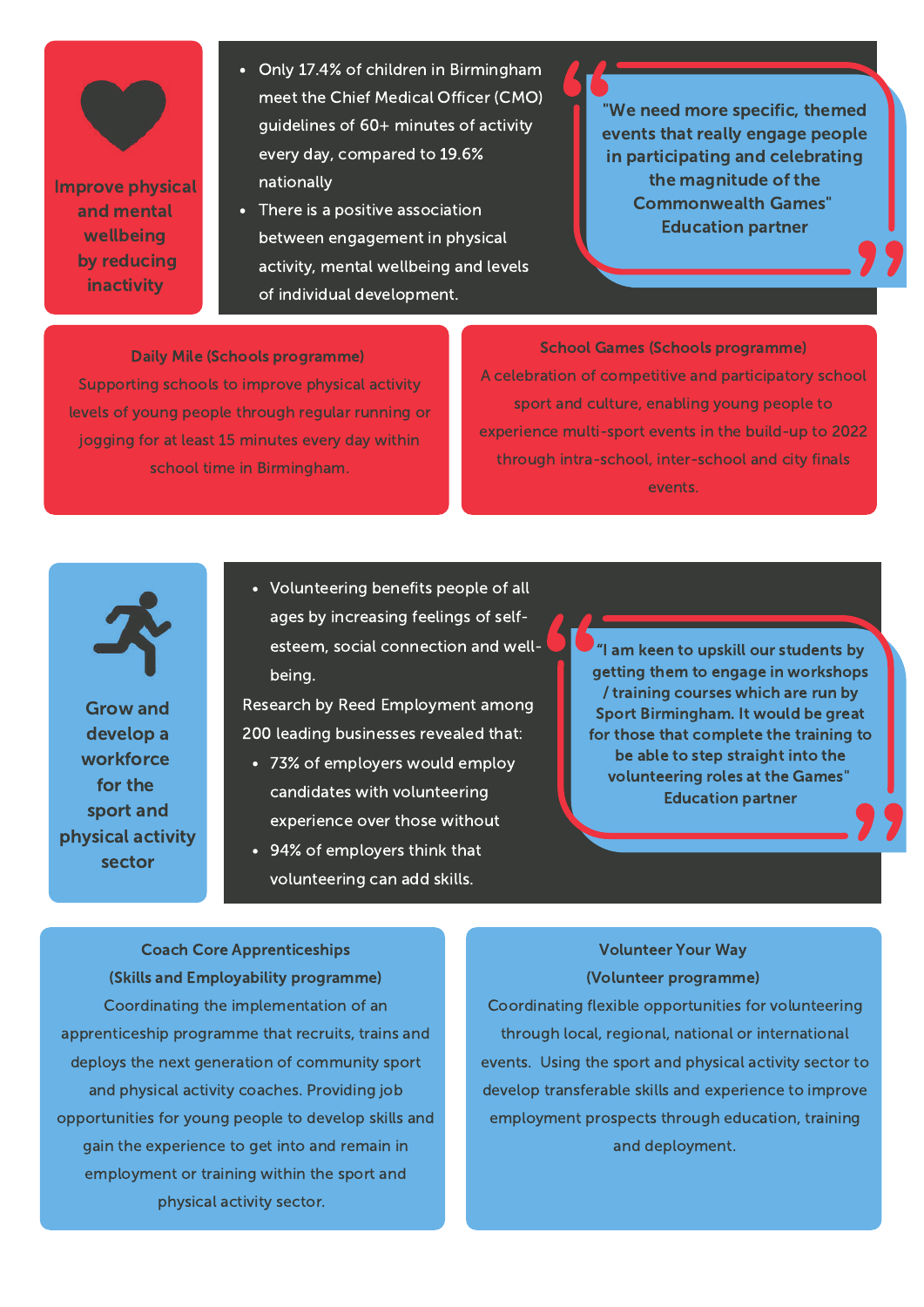

**Improve Connect** communities through sport and physical activity

- Birmingham contains the largest number of areas where there is a very high risk of loneliness amongst older adults.
- Recruitment, wages and employment practices can hold back the life chances and social mobility of individuals and families.

There is a need to use different and innovative ideas to reach the inactive residents in Birmingham who do not respond to physical activities and may be more likely to respond to social activities first…" Charity partner

Community Games (Festivals programme) Bringing a variety of sport and cultural engagement to neutral spaces in the heart of Birmingham's communities through community festivals with a family and inter-generational focus. Showcasing the Birmingham 2022 Commonwealth Games sports and ongoing opportunities through local clubs in each community.

Community Club Mark (Games-ready programme) Supporting clubs, community hubs and organisations to be 'Games-ready' and able to make the most of the expected growth in demand for participation in the Commonwealth Games sports leading up to 2022 and beyond. This includes workforce and organisational development, funding advice, mentoring and marketing and promotion.



Improve life skills and prospects through participation and engagement

- 12% of working age residents in Birmingham have no qualifications compared to the UK average (8%) and the core city average (9.6%)
- Underachieving young people participating in extra-curricular activities linked to sport could increase their numeracy skills by an average of 29% above those who did not participate in sport.

"Getting young people involved in their local community around the Commonwealth Games can help to support a legacy for the future generation" Local Authority partner

#### M.A.D Birmingham

#### (Youth engagement programme)

Designed by, and for, young people from the most deprived communities, providing sport, activity, music, and entertainment in a safe, supportive environment. Young people are engaged and mentored to develop their skills and encouraged to make better life choices, leading to improved prospects.

## Invest in the Best (Young talent programme)

Providing a holistic identification, support and development programme for young people with early signs of special talent (in Commonwealth Games sports). Providing these individuals with a passport programme for free access to sports facilities.